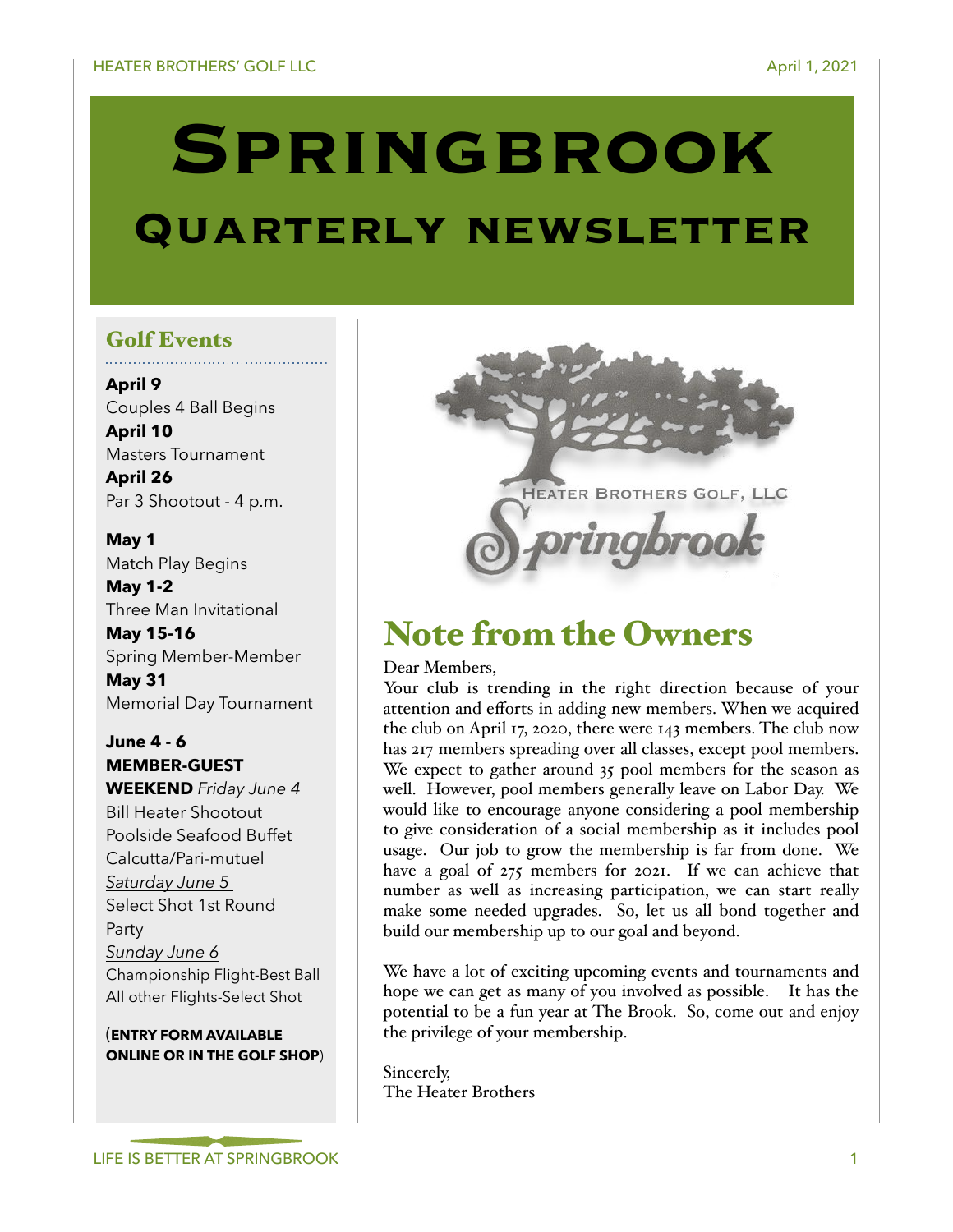

Hole 6 from green to tee.

# REMINDERS

Please be mindful of the following rules of etiquette:

- Only 4somes are allowed except as authorized by the Golf Shop.
- Repair ALL ball marks
- No blue jeans may be worn between April 1 through November 1
- Collared shirts or proper golf attire required at all times
- No outside beverages or food
- Please be respectful of other golfers around you and the golf course
- Failure to check-in with Pro Shop before your round will result in a cart charge no matter your membership status
- One Cart per family
- Accounts 60 days or more past due shall have charges privileges suspended
- **• DO NOT DRIVE GOLF CARTS OFF OF PROPERTY**



# *Golf Shop News*

With Spring having arrived, we are excited about our new stock of golf shirts, hats, visors, club head covers, putter covers, and umbrellas.

Our golf shop is ready to serve you with club ordering, club repair, grip replacement services, and club storage. We also provide shoe ordering. Keep in mind that ALL MEMBERS RECEIVE 20% OFF most all items except golf balls, Titleist Gloves and SuperStroke Grips. Look to the MSRP for the member's price.

Also, remember that we provide lockers for easy storage of your golf essentials and a bag room for golf club storage.

## *Rules*

#### New Local Rule to keep in mind:

The net on hole 7 is now deemed to be an integral part of the golf course and no relief is allowed under Rule 16.1.

Please keep in mind the Wrong Green Rule (See 13.1f). Complete relief MUST be taken from wrong green. This means that if the wrong green physically inferences with the player's area of intended stance OR AREA OF INTENDED SWING then COMPLETE relief must be taken.

#### *Local Rule*

"When playing hole 7 or hole 16, if the player must take relief under Rule 13.1f because his or her ball came to rest on the putting green of hole 1 or hole 18 or that putting green interferes with his or her stance or area of intended swing:

*• In finding the relief area to be used when taking this relief, the putting green of hole 1 or hole 18 is defined to include the area of fairway within 5 club lengths from the edge of the putting green.* 

*• This means that the nearest point of complete relief must avoid interference from this area in addition to the putting green.* 

*Penalty for Playing Ball from a Wrong Place in Breach of Local Rule: General Penalty Under Rule 14.7a.*



Sunrise over the 17th and 18th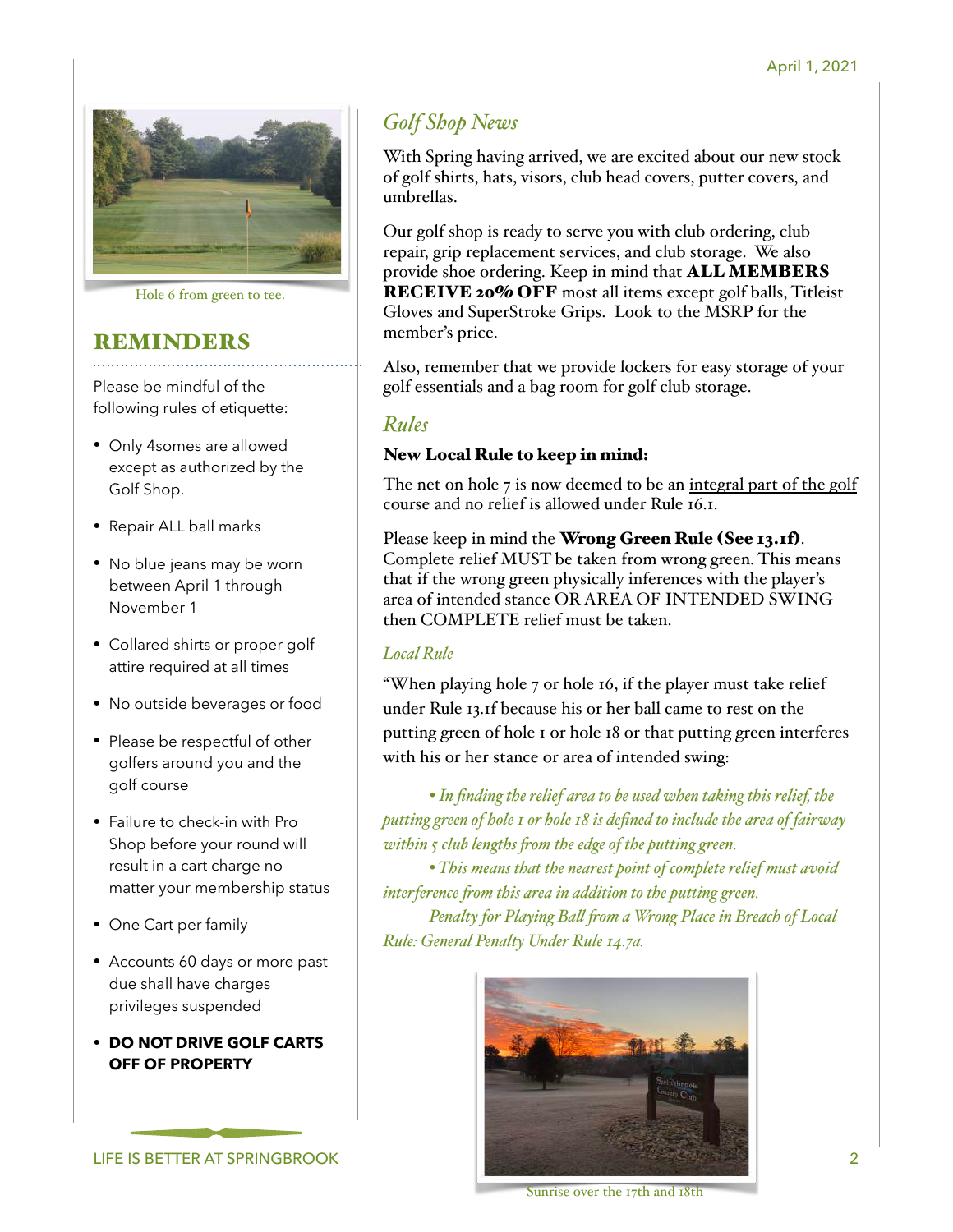#### HEATER BROTHERS' GOLF LLC April 1, 2021

# Winners Circle

#### **2021 Nonaburg Tournament**

1st Flight<br>1st<br>1 1st Luther Roberson (Net 66)<br>2nd Chance Hodsden (Net 66) Chance Hodsden (Net 66)

# 2nd Flight<br>1st Du

- 1st Dustin Bates (Net 63)<br>2nd Brandon Kilby (Net 64
- Brandon Kilby (Net 64)

#### TEAM

| 1st     | Jackie Powers |
|---------|---------------|
| $(-15)$ | Derrick Slack |
|         | Jerry King    |
|         | Cody Housley  |

- 2nd Brandon Kilby<br>(-12) Kellie Beard Kellie Beard Jordan Haugen Mitchell Wicker
- 3rd Luther Roberson<br>(-11) Bill Cagle Bill Cagle Robbie Brooks Rick Fields

#### **2021 St. Patrick's Day Tournament**

| 1st Place<br>(Even)                     | Kristina Hiefnar<br>Seth Goza<br>Jim Brooks. |
|-----------------------------------------|----------------------------------------------|
| 2nd Place (Tie)<br>(-2)                 | Jeff King<br>Chris Presswood<br>Andy Edgemon |
| $(-2)$                                  | Cody Housley<br>Barry Duggan<br>Jay Goza     |
| 10th Place (Tie) Vince Williams<br>(-8) | <b>Tyler Goza</b><br>Paul Roberson           |
| $(-8)$                                  | John Kries<br>Ken Heater<br>Tim Saunders     |

## **Congratulations**

John Kries made a hole-in-one on Hole #7 on February 24, 2021.

# *Greens & Grounds*

Please be mindful of the roped off areas, we have done this to keep cart traffic away from greens and approaches to make chipping and pitching easier with hardier turf. Please use common sense and do not drive around the ropes, USE THE CART PATH where provided!

Many of the trees have been pruned throughout the winter to improve the quality of the turf under the tree and improve the health of the trees.

As the grass begins to thicken and grow taller, you will be noticing some new high grass natural areas, please do not drive carts in these areas. These area are designed to improve the aesthetic appeal of our golf course and increase difficulty.

We have completed spring aerification and the greens are healing on schedule. We will continue top dress the greens to promote a smooth putting surface.

## As always, PLEASE FILL YOUR DIVOTS & REPAIR ALL BALL MARKS!



Memories of the majestic 14th Hole at dawn.